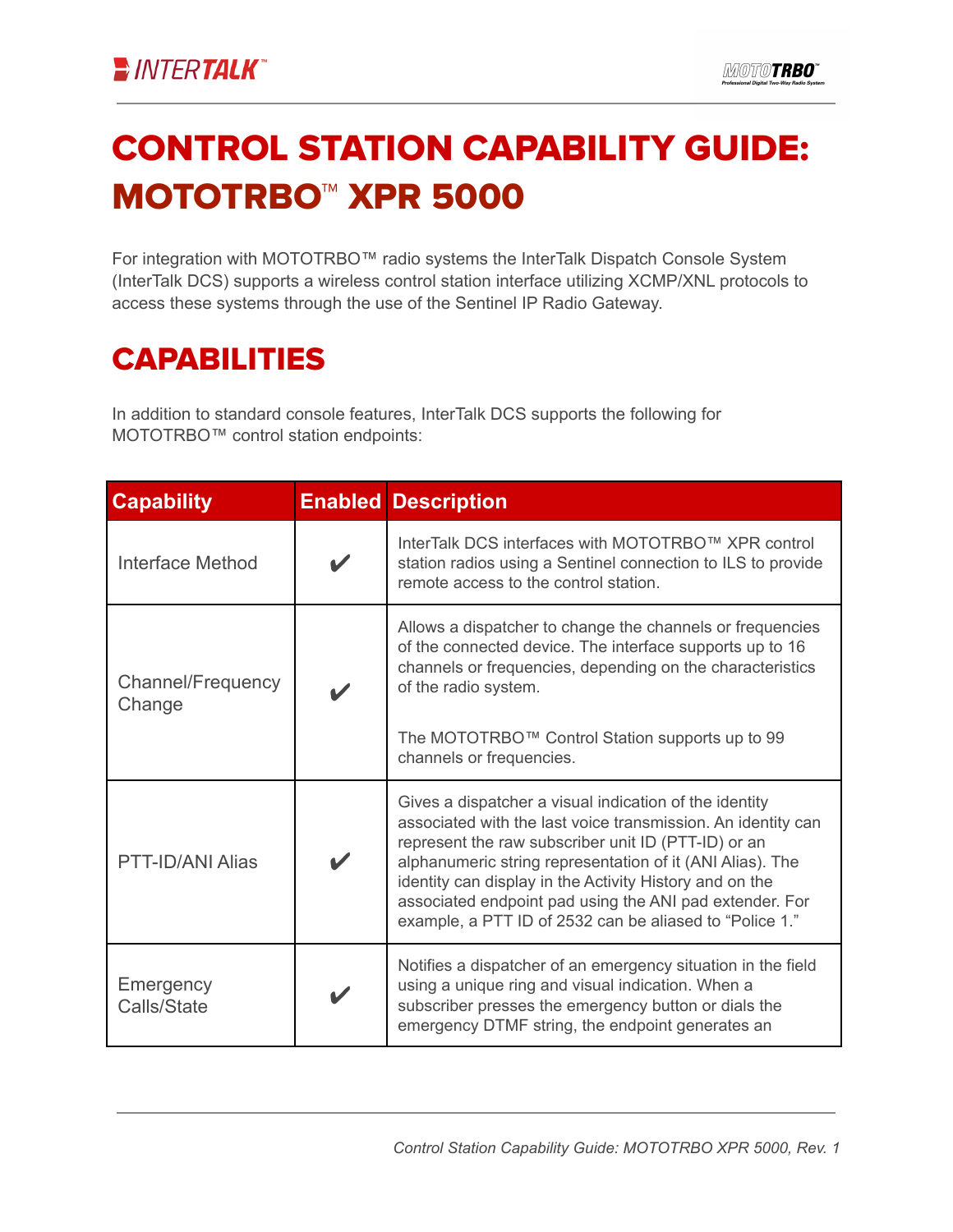

|  |  | emergency call and activates the emergency state. Until<br>the emergency state is cleared by the dispatcher, no further<br>emergency calls from that subscriber can generate an<br>Emergency Call. |
|--|--|----------------------------------------------------------------------------------------------------------------------------------------------------------------------------------------------------|
|--|--|----------------------------------------------------------------------------------------------------------------------------------------------------------------------------------------------------|

## **SCALABILITY**

InterTalk DCS systems using Citadel with a MOTOTRBO Series control station radio are scalable from 1 to UNLIMITED console positions. Each endpoint can have up to 16 separate channels defined and available for the InterTalk DCS.

## **CONNECTIONS**

InterTalk's ILS connects to MOTOTRBO™ XPR control station radios using the Sentinel IP Radio Gateway utilizing an IP over USB connection supporting XCL/XCMP and 4-wire connection for remote base/control station fixed installations.

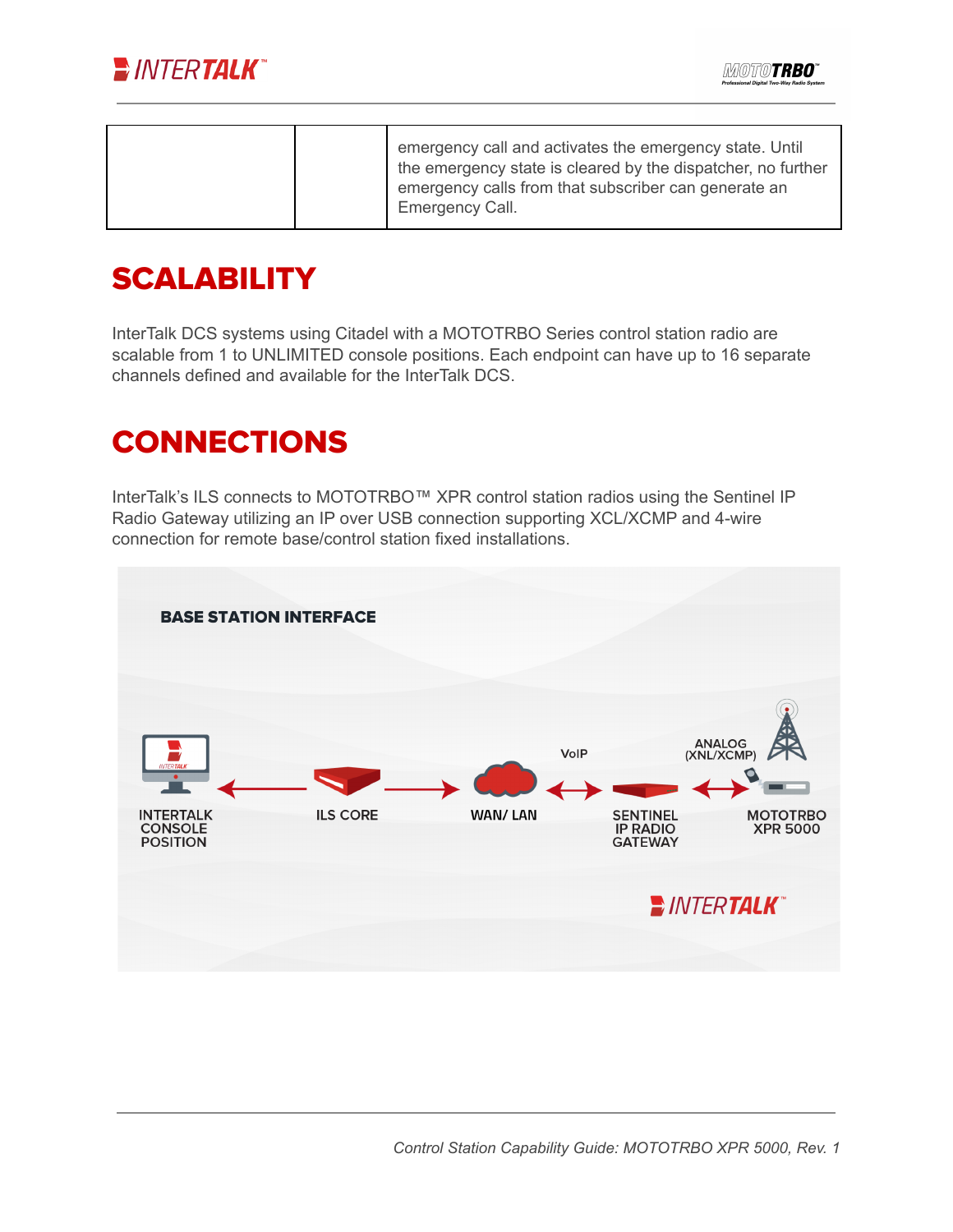

The diagram above shows the setup of the MOTOTRBO ™ Control Station interface with the InterTalk DCS via the Sentinel providing connectivity to a MOTOTRBO ™ radio system.

InterTalk DCS and ILS also support redundant configurations using:



In both cases, the InterTalk DCS presents a single endpoint to the dispatcher. The ILS core manages routing of commands and audio so that only one of the controllers is active at any one time. The second controller takes over only when contact with the primary controller is lost.